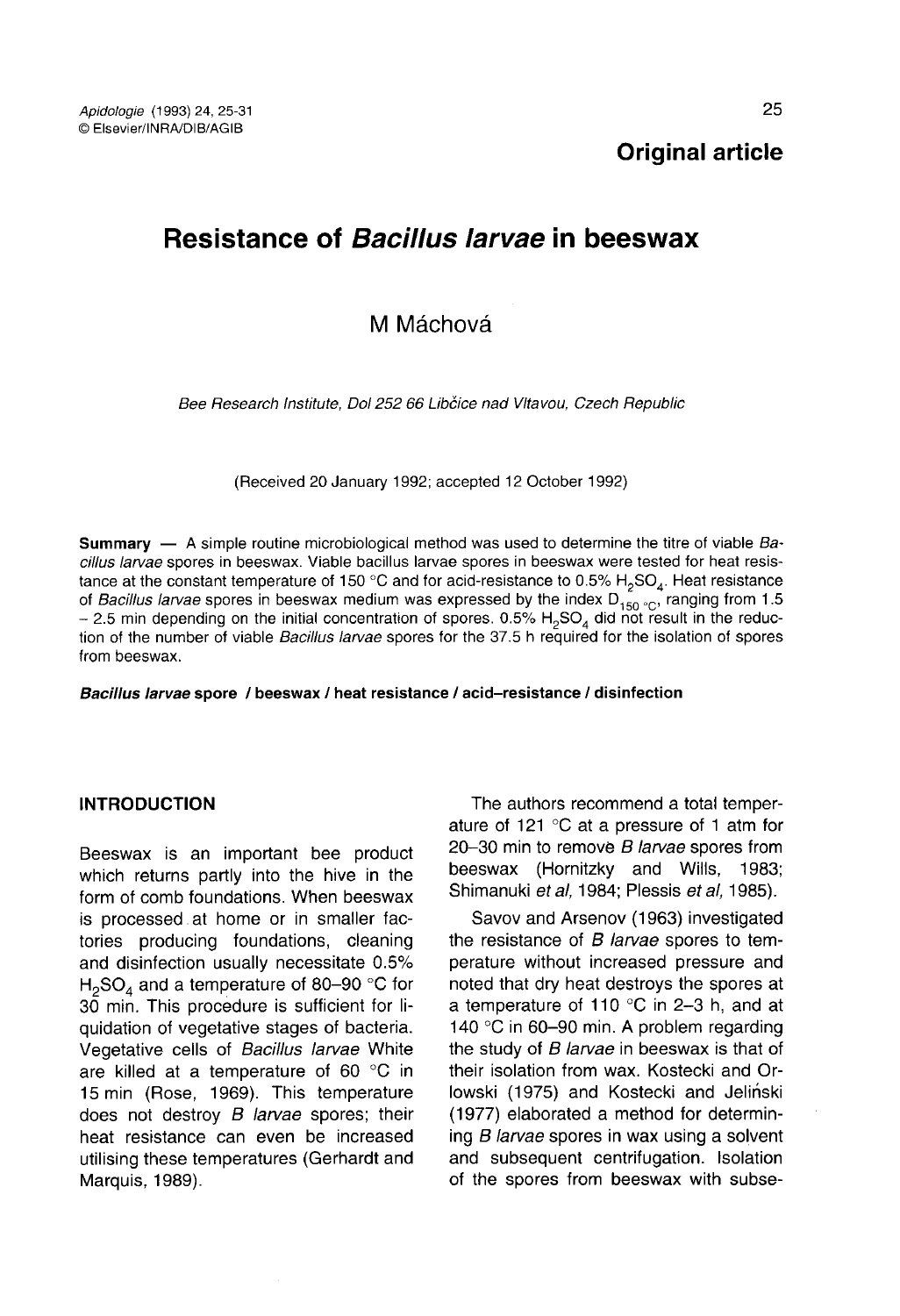quent cultivation is likewise found in a study by Hansen and Rasmussen (1991).

The present contribution is aimed at preparing a routine method in order to determine the titre of  $B$  larvae in beeswax. the survival of spores in 0.5% sulfuric acid and their heat resistance in wax medium at a constant temperature of 150°C.

#### MATERIALS AND METHODS

## Choice of solvent

Wax samples with added scale were dissolved in benzene, ether, chloroform and toluene. The following characteristics were examined visually: solubility of wax samples, formation of mist or sediment with solvent, removal of mist by replicated dissolving and centrifugation. The percentage of viable B larvae spores trapped was determined by sample plating on MYPG medium. Evaluation also included a calculation involving the boiling points of different solvents, with benzene being selected.

#### Method of isolation of B larvae spores from wax

The study with infected wax involved the isolation of B larvae spores from unsterile material according to the method of Rose (1969) and Wilson (1972). One g wax was dissolved in 9 ml benzene. One ml dissolved wax was inoculated into 9 ml standard nutritive broth. The same was incubated at 37 °C for 12 h and later submitted to 70 °C for 30 min. Incubation and heating were replicated 3 times. Thus all nonsporulating microorganisms and vegetative cells germinated from spores capable of growing in nutritive broth were eliminated. The viability of B larvae spores was determined by transferring of implantations 1 ml of the sample prepared in this way on the MYPG sample (Dingman and Stahly, 1983). The inoculation was performed without further sample dilution. Grown colonies of B larvae were identified under the microscope and using the catalase test.

#### Determination of viable B larvae spore concentration in wax

#### A) In scale dissolved in water medium

The scale was weighed and standard nutritive broth added to the weight of 2 g. After melting it was shaken in a shaker, diluted 10-fold with nutritive broth, incubated at a temperature of 37 °C 3 times for 12 h, and heat-treated after the above-mentioned procedure. Decadic dilution of samples in nutritive broth was plated on the MYPG medium. Five scales were processed in total. Average concentration of germinated spores of these samples was considered as 100%.

#### B) In a scale homogenized in wax and dissolved in benzene

The scale was weighed and wax added to a weight of 1 g. After mashing the scale in dissolved wax. 9 ml benzene was added to the sample. The mixture was homogeneously shaken and the sample diluted with nutritive broth and incubated in the same manner, again heattreated and plated as A variant. In total 5 scales were treated in the same manner. By comparing results with those of A variant, the sensitivity of the method applied was determined together with the percentage of germinated spores trapped on the wax.

# Determination of heat resistance of B larvae spores in wax

In experiments conducted for heat resistance, an initial number of spores was chosen as corresponding to 100 scales per comb of a frame measuring 39 x 24 cm. This spore quantity rep resents ≈ 3.10<sup>10</sup> spores per 100 g of yielded wax, ie 3.10<sup>8</sup> per 1 g wax. In the second case an accidental admixing of one slightly infected comb with 10 scales among 99 pure combs was considered. At a yield of 100 g wax per comb,  $\approx$ comb with 10 scales among 99 pure combs was<br>considered. At a yield of 100 g wax per comb, ≈<br>3.109 spores should be expected in 10 000 g of  $3.10^9$  spores should be expected in 10 000 g of wax, *ie*  $3.10^5$  per 1 g wax.

Samples prepared in this manner were distributed in 1-ml doses into test tubes with bacte-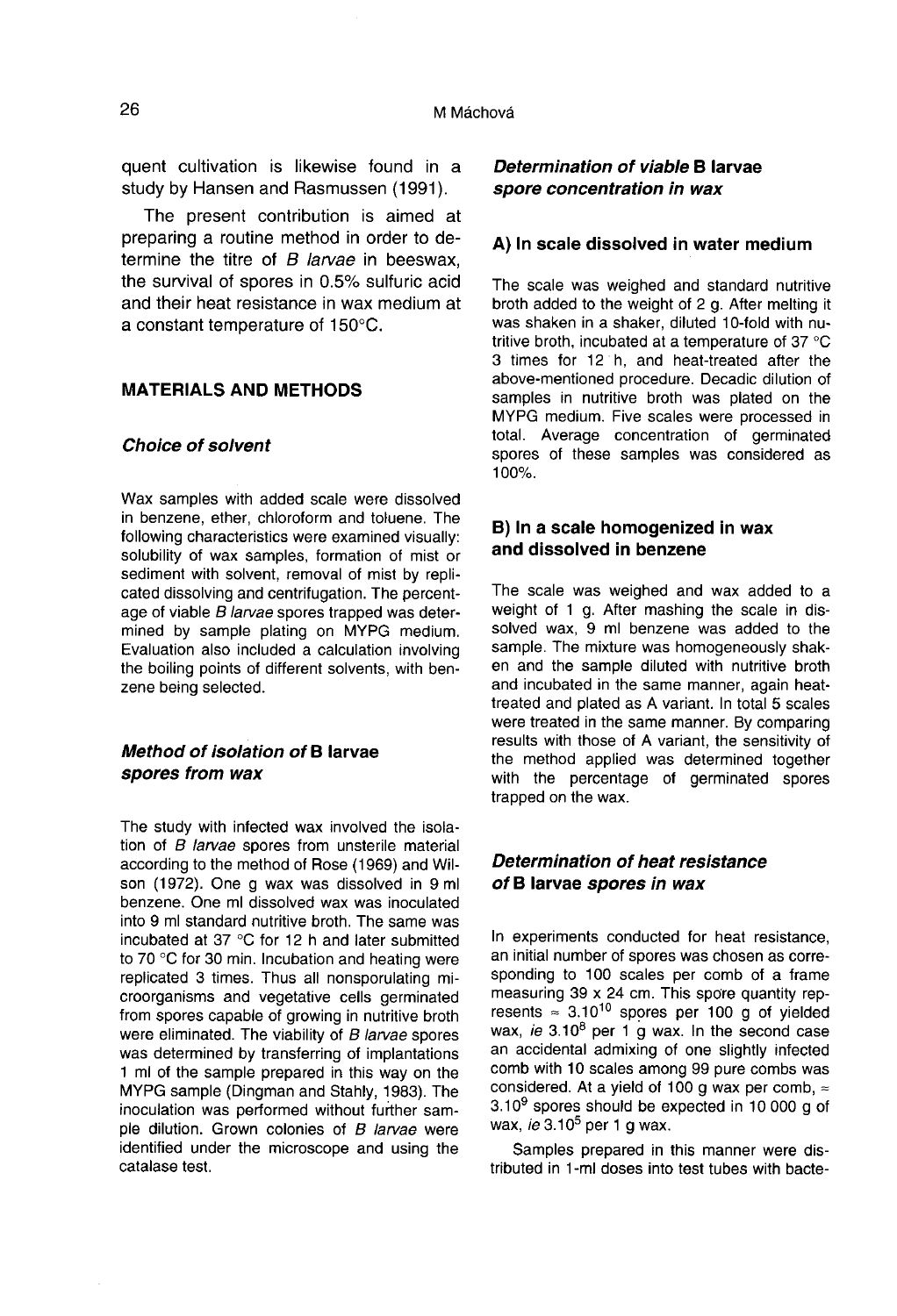riological closure and placed in a hot-air drying kiln (laboratory type), heated to a temperature of 150 °C and kept at this temperature. When a temperature of 150 °C was reached, the samples were taken out at times 0, 5, 10, 20, 30 and 60 min. They were dissolved in 9 ml benzene and the spore counts determined on the basis of the above-mentioned method. D value was calkiln (laboratory type), heated to a temperature of 150 °C and kept at this temperature. When a temperature of 150 °C was reached, the sam-<br>ples were taken out at times 0, 5, 10, 20, 30 and 60 min. They were dissolved in 9 spores expressed in  $q$  and  $n$  is the number of spores after t min of heating at the given temperature.

#### Determination of acid resistance of B larvae spores to  $0.5\%$  H<sub>2</sub>SO<sub>4</sub>

One ml of the wax sample containing scales with a spore concentration identical to that used in the experiments conducted for heat resistance was dissolved in 9 ml benzene. One ml of this mixture was inoculated into 9 ml standard nutritive broth with 0.5%  $H_2$ SO<sub>4</sub>. The sample was left in the medium containing  $H_2$ SO<sub>4</sub> for the entire incubation period with replicated heatings after this procedure, ie 37.5 h. The concentration of spores was determined on the basis of variant B; see above.

#### RESULTS AND DISCUSSION

A method of B larvae spore isolation from wax was tested and verified based on studies of Rose (1969) and Wilson (1972).

Of all solvents applied, benzene was found to be the best. Ether and chloroform, mixed with wax, combined to form a sediment which did not disappear even after repeated centrifugation and the use of the aforementioned solvents. After plating of this sample on the dish, a wax crust was formed in which the spores did not germi nate. There was a reduction in the number of spores in replicated dissolution, sedimentation and decantation in the lower part of the jelly supernatant. Their low boil-

ing point was found to be poor, this being 37 °C for ether and 62°C for chloroform. An excessive growth of additional microflora in the Petri dishes was observed in an experiment with toluene. The method used in this study reliably destroys the additional microflora for the entire volume over the experimental period. There is no need for additional water, centrifugation and subsequent decantation of part of the volume (Kostecki and Jelinski, 1977), providing bacteriological and quantitative reliability to the above-mentioned process.

The sensitivity of the method was verified by determination of the number of B larvae spores which germinated in the scale dissolved in water medium and the concentration of germinated B larvae spores from the scale as contained in wax medium was compared with it. A value of  $\approx 10^9$  cells is usually referred to in the literature for water medium for the concentration of spores in the scale. To this also corresponds the value (found by us) of the average number of B larvae spores from 1 scale added to the water medium, ie 1.2 x  $10<sup>9</sup>$ . There were 2.7 x  $10<sup>8</sup>$  spores from one scale applied in the wax. It was found that the method is not reliable within 1-10 spores in 1 g wax; but tens of spores contained in 1 g wax are unprovable. A low reduction of the titre of spores can be attributed to the long-term action of benzene which partly affects the viability of spores even with dilution in the nutritive broth. An unfavourable effect of benzene on spores is also referred to by Doyle and Ernst (1967). In spite of this, still after infected wax had been dissolved in benzene, for 72 h growing colonies of B larvae were isolated in large numbers, though their concentration was not determined. The subsequent experiments were based on the results of determination of spore numbers contained in scale applied in the wax.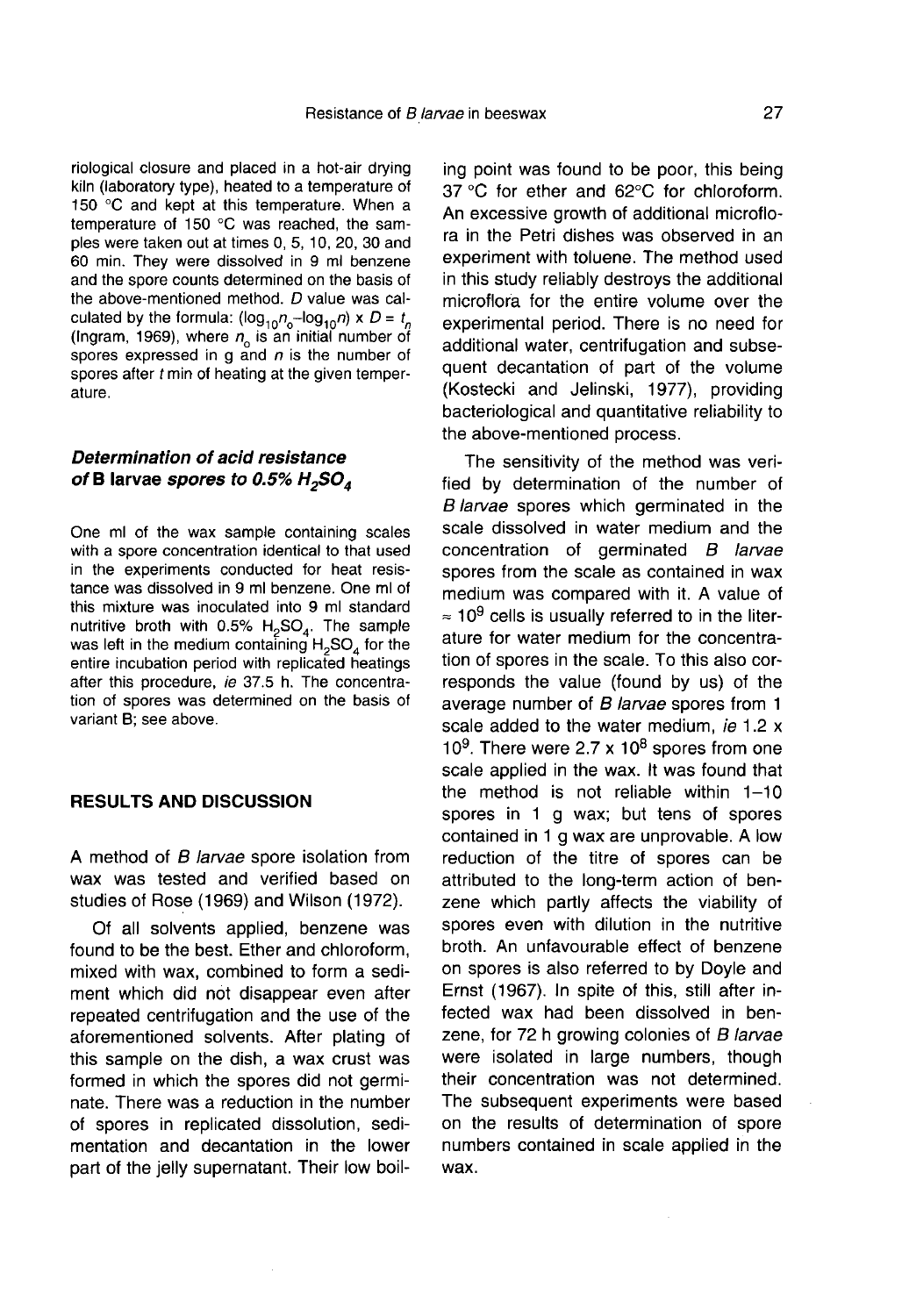Figures 1 and 2 show the results of these experiments regarding the determination of heat resistance of B larvae at a constant temperature of 150 °C. There was an exponential relation between the number of live spores and the time of treatment. This pattern is in accordance with the data as obtained by Ingram (1969). When logarithms were taken from - the D value – the index of heat resistance of spores was calculated. D value characterizes the decrease in live spores with time in lower order by 1 at a certain temperature in the given medium.  $D_{150}$  or value for B larvae spores as contained in wax ranged from 1.5-2.5 min after initial concentration of spores. One may see the tail (fig 1) disappear after calculating the logarithms of the values and incorporating



Fig 1. Actual survival count of 2 different concentrations (3 x 10<sup>8</sup> and 3 x 10<sup>5</sup>) of *Bacillus* larvae spores heated in wax during exposure at 150 °C.



Fig 2. Decimal reduction rates  $(D \text{ values})$  of 2 different initial concentrations (3 x  $10^8$  and 3 x 10<sup>5</sup>) of Bacillus larvae spores heated in wax during exposure at 150 °C.

these into the formula (fig 2). This tail is more apparent in particular when using high initial concentrations of spores and this probably means an expression of long er preservation of spores in the surrounding wax environment possibly due to the existence of heat-resistant mutants.

A certain role in heat resistance is played not only by genetic mechanisms (DNA multiple genomes) and the structure and the characteristic composition of spores, ie water, dipicolinic acid and metal contents (Soper and Davies, 1971; Gorman et al, 1984; Mallidis and Scholefield, 1985, 1986, 1987; Warth, 1985; Belliveau et al, 1990) but also by outer environment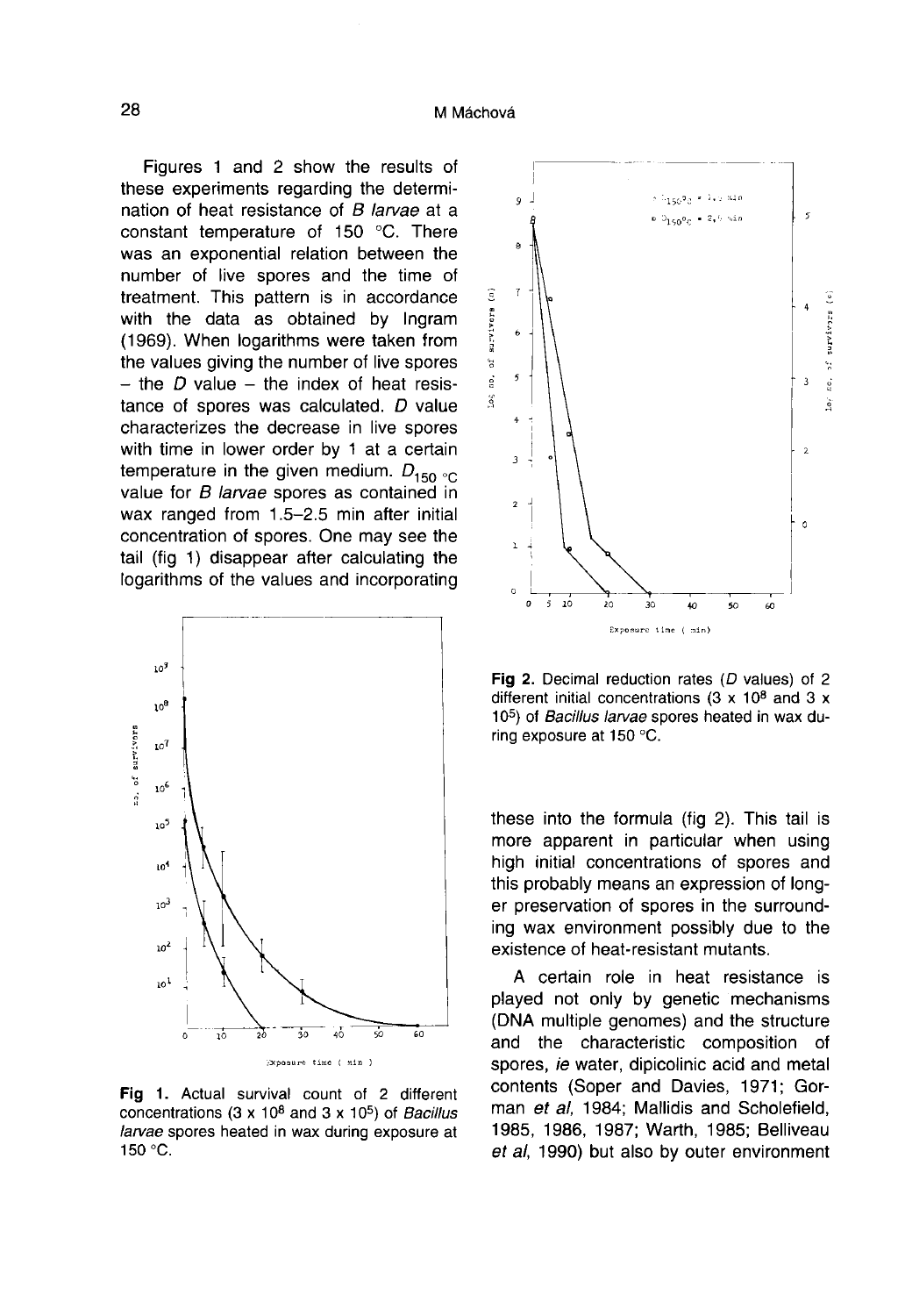comprising spores. Fats of long carbon chains and of low water activity increase the heat resistance of spores, so-called fat protection (Roberts and Hitchins, 1969; Ingram, 1969; Lücke, 1985). Beeswax is considered as fat whose main proportion of components is formed by different es-<br>ters. fatty acids and carbohydrates ters, fatty acids and carbohydrates (Bacílek, 1987). For instance,  $D_{95\degree}$  value = 8 min for *Bacillus megaterium* in phos-<br>phate buffer and D<sub>121 °C</sub> value = 108 min in soybean oil (Molin and Snygg, 1967).

Acid resistance of spores is known did not reduce the number of live *Bacillus* (Roberts and Hitchins, 1969). 0.5% .<br>known<br>H<sub>2</sub>SO<sub>4</sub><br>Bacillus larvae spores in wax for 37.5 h in our experiments. This was required for isolation of spores from wax.  $0.5\%$  H<sub>2</sub>SO<sub>4</sub> plays a role in the purification of wax (Vesely et al, 1985), but plays no role in the disinfection of wax. It follows from the experiments that the time needed for sterilization of infected wax at a temperature of 150 °C is dependent on the number of spores present in the wax. An hour can be considered as the maximum time in which 99.9% of all spores were inactivated from an initial high concentration of  $3.10<sup>8</sup>$  in 1 g wax. After a shorter period of time a temperature of 150 °C results in physical and chemical changes in beeswax. The lower tempera tures are tested for wax sterilization for this reason. It seems that the use of lower temperatures should be compensated by long er exposure time if sterilization is to be successful.

Résumé - Résistance de Bacillus larvae dans le cire d'abeille. L'augmentation de la résistance des spores à la chaleur en présence de corps gras (fat protection) est un fait bien connu (Molin et Snygg, 1967) et on peut s'attendre à une influence semblable de la cire d'abeilles sur la survie des spores de Bacillus larvae. Les spores de B larvae ont été isolées à partir de cire non

stérile d'après les méthodes de Rose (1969) et de Wilson (1972). La cire infectée a été dissoute dans le benzène dans la proportion de 1:9, puis inoculée dans un bouillon de culture dans la même proportion. Dans le cas de la détermination de la résistance à l'acide, 0,5% d'acide sulfurique a été ajouté. Par la méthode du chauffage et de l'incubation répétés, on a éliminé des matériaux testés tous les microorganismes non sporulants et tous les micro-organismes sporulants moins exigeants pour leur croissance. Les spores survivantes ont été inoculées sur milieu MYPG. Pour étudier la thermorésistance des spores de B larvae, la cire infectée a été exposée à la température constante de 150 °C pendant des durées variant de 5 à 60 min (fig 1). La thermorésistance a été exprimée par l'indice  $D_{150}$   $_{\rm C}$  qui variait en fonction de la concentration initiale des spores : de 1,5 à 2,5 min pour des concentrations respectives de  $3 \times 10^5$  et  $3 \times 10^8$ /g de cire (fig 2). À des concentrations initiales plus élevées, on obtient un tracé plus allongé (présence d'une «queue» de courbe) dû aux spores qui survivent plus longtemps. L'acide sulfurique à la concentration de 0,5% n'a pas réduit le nombre de spores survivantes pendant tout le temps nécessaire à leur isolement (37,5 h). Des essais sont actuellement en cours pour stériliser la cire à des températures plus basses, la température de 150 °C induisant des modifications physico-chimiques de la cire d'abeille.

#### Bacillus larvae / spore / résistance à la chaleur / résistance à l'acide / cire d'abeille / désinfection

Zusammenfassung — Die Resistenz von Bacillus larvae im Bienenwachs. Bei den Sporen von Bacillus larvae ist ein "Fettschutz" (fat protection) bekannt (Molin und Snygg, 1967); es kann deshalb ein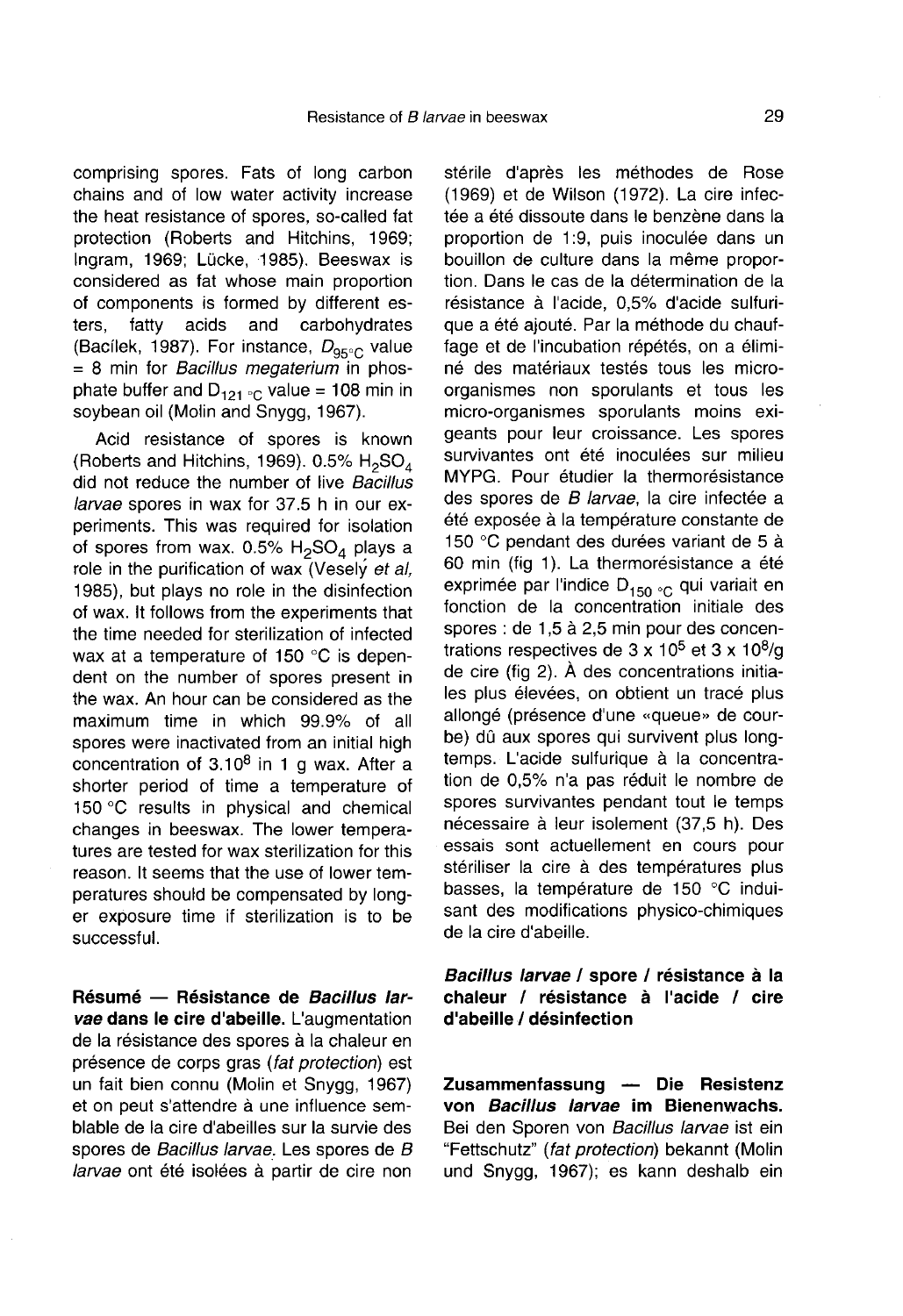ähnlicher Einfluß des Bienenwachses auf die Sporen angenommen werden. Bei der Untersuchung der Thermoresistenz der Sporen von Bacillus larvae wurde das verseuchte Wachs für unterschiedliche Zeit einer konstanten Temperatur ausgesetzt; nachher wurde es in Benzen im Verhältnis 1:9 gelöst und in eine Nährbouillon geimpft, die im Falle der Prüfung der Säureresistenz mit H<sub>2</sub>SO<sub>4</sub> (auf eine Konzentration von 0,5%) ergänzt wurde. Durch Anwendung der Methode der wiederholten Erwärmung und Kultur zur Isolierung von Sporen von Bacillus larvae aus dem nicht sterilisierten Material nach Wilson (1972) oder nach Rose (1969) wurden aus dem geprüften Material alle nicht sporulierenden Mikroorganismen und alle weniger anspruchsvollen sporulierenden Keime entfernt. Die überlebenden Sporen wurden auf ein MYPG-Medium geimpft.

Die Thermoresistenz der Sporen von Bacillus larvae im Bienenwachs bei einer Temperatur von 150 °C wurde durch den Index  $D_{150}$  <sub>°C</sub> ausgedrückt, der sich in Abhängigkeit von der Anfangskonzentration der Sporen innerhalb des Bereiches von 1,5 bis 2,5 min bewegte (Abb 1). Bei einer höheren Anfangskonzentration der Sporen findet man auf dem Diagramm einen länger ausgezogenen Verlauf ("Kurvenschwanz"), der durch länger überlebende Sporen gebildet wird. Die Beifügung von  $H_2SO_4$  zu einer Konzentration von 0,5% in der Lösung verringerte während der ganzen, für die Isolation erforderlichen Zeit (37,5 Stunden) die Zahl der lebenden Bacillus larvae-Sporen nicht.

Diese Resultate wurden bei praktischen Prüfungen der Wachsdesinfektion mittels Temperaturen von über 100 °C unter Beachtung der Wachsqualität angewandt.

## Bacillus larvae (Sporen) / Bienenwachs / Hitzeresistenz / Säureresistenz / Desinfektion

#### **REFERENCES**

- Bacílek J (1987) Vliv zpracování na kvalitu včelího vosku. Věd Práce Vúvč v Dole p 7-20
- Belliveau DH, Beaman TC, Gerhardt P (1990) Heat resistance correlated with DNA content in Bacillus megaterium spores. Appl Environ Microbiol 56 (9), 2919-2921
- Dingman DW, Stahly DP (1983) Medium promoting sporulation of Bacillus larvae and metabolism of medium components. Appl Environ Microbiol 46, 860-869
- Doyle JE, Ernst RR (1967) Resistance of Bacillus subtilis var niger spores occluded in water-insoluble crystals to three sterilization agents. Appl Microbiol 15, 726-730
- Gerhardt P, Marquis RE (1989) Spore thermoresistance mechanisms. In: Regulation of Procaryotic Development (Smith I, Slepecky RA, Setlow P, eds) Am Soc Microbiol, Washington, 43-64
- Gorman SP, Scott EM, Hutchinson EP (1984) Emergence and development of resistance to antimicrobial chemicals and heat in spores of Bacillus subtilis. J Appl Bacteriol 51, 153-163
- Hansen H, Rasmussen B (1991) Empfindlichkeit des Faulbrutbakteriums Bacillus larvae gegenüber Hitzebehandlung. Die Biene (3), 129-131
- Hornitzky MAZ, Wills PA (1983) Gamma radiation inactivation of Bacillus larvae to control American foulbrood. J Apic Res 22 (3), 196-199
- Ingram M (1969) Sporeformers as food spoilage organisms. In: The Bacterial Spore (Gould GW, Hurst A, eds) Academic Press, London, 549-610
- Javornik F (1989) Huda gniloba čebelje zalege. Slovenski Čebelar 91 (2), 45-47
- Kostecki R, Jelinski M (1977) Investigations on the sterilization of beewax for foundation production. Bull Vet Inst Pulawy 21 (1-2), 6-9
- Kostecki R, Orlowski J (1975) Ausspülen von Bacillus-larvae-Sporen aus dem für Mittelwände bestimmten Wachs. In: XXV Int Bienenzüchterkongr. Apimondia, Bucharest, 402-403
- Lücke FK (1985) Heat inactivation and injury of Clostridium botulinum spores in sausage mix-